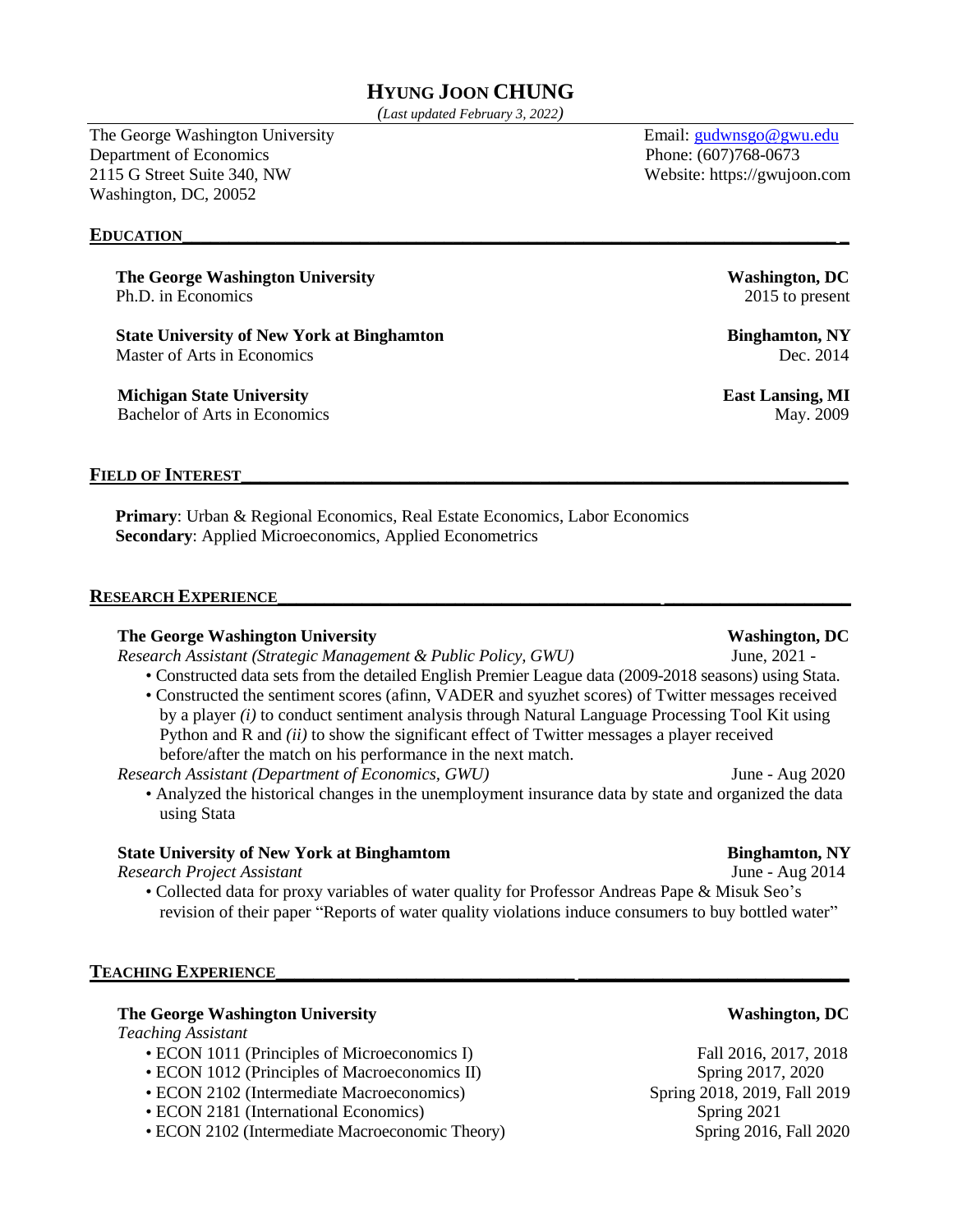# **"Estimating differences in amenity-adjusted real earnings across cities"** (**Job Market Paper**)

**Abstract**: Measures of intercity wage differentials play an important role in research. For some purposes amenity adjusted real wage differentials are needed because they are the basis for migration and interregional labor market equilibrium. Current methods for measuring these amenity adjusted differentials involve estimating an expanded Mincer equation for all workers which assumes both that current estimates of amenity and prices are adequate and that preferences do not vary across different household types. This paper proposes an alternative method for estimating amenity adjusted real wage differentials that is robust to problems in estimating city differences in amenity and prices. It also adjusts for differences in preferences across household types. Testing indicates that the proposed method provides superior power in explaining differences in intercity real wage differentials.

# **"FIBO: A New Approach to Measuring Intercity Differences in Housing Costs"** (with Nathaniel Harris), SSRN Working Paper

**Abstract**: Intercity housing price indexes that rely on median house price or pooled hedonic regressions adjust imperfectly for differences in housing characteristics. Single equation hedonic methods produce estimates of intercity differences that vary substantially with the specific cities in the regression, the sample sizes from each city, and/or the housing characteristics used. To mitigate these shortcomings, we create intercity housing price indexes for both rental and asset prices, which is a Fisher Ideal aggregation of a two-way Blinder-Oaxaca decomposition, the FIBO index. Our method improves upon current house price indexes because it is far less influenced by the cities studied, sample sizes from each city, and housing characteristics included. We also find, as predicted by Carrillo and Yezer (2021), that asset prices substantially overstate variation in rental prices across cities.

### **WORK IN PROGRESS\_\_\_\_\_\_\_\_\_\_\_\_\_\_\_\_\_\_\_\_\_\_\_\_\_\_\_\_\_\_\_\_\_\_\_\_\_\_\_\_\_\_\_\_\_\_\_\_\_\_\_\_\_\_\_\_\_\_\_\_\_\_\_ \_**

# **"Monopsony Power and Interregional Wage Differentials"**

**Abstract**: Recent studies have found evidence that labor supply elasticity to firms in some areas is not perfectly elastic which suggests the potential that local firms have monopsony power. Workers in labor markets where firms have monopsony power are paid less than those in other locations where markets are perfectly competitive. The problem with conducting direct tests for lower wages is that living cost and amenities also cause wage differentials. This paper takes a different approach to testing for monopsony. The difficulty is resolved here by deflating wages using earnings of otherwise similar workers who are not subject to monopsony because their employment is highly diverse. The results show that appropriate occupation matching is an efficient way of accounting for the effect of amenities and cost of living on wages, allowing for analysis of the possible effects of potential monopsony power across areas on interregional wage differentials for a particular occupation.

### **"Labor Market Segmentation, and Resource Misallocation"** (with Jin Ho Kim)

**Abstract**: This paper studies the effect of expected wage on the choice of individuals over the types of firms and contracts and the impact of the predicted wage gap across different job segments on time and resources. Using Korean Labor and Income Panel Study (1997-2020) data, we first show that wages are the most crucial determinant for the individuals' preference over types of employment. Then, we calculate inequality measures using counterfactual wages over different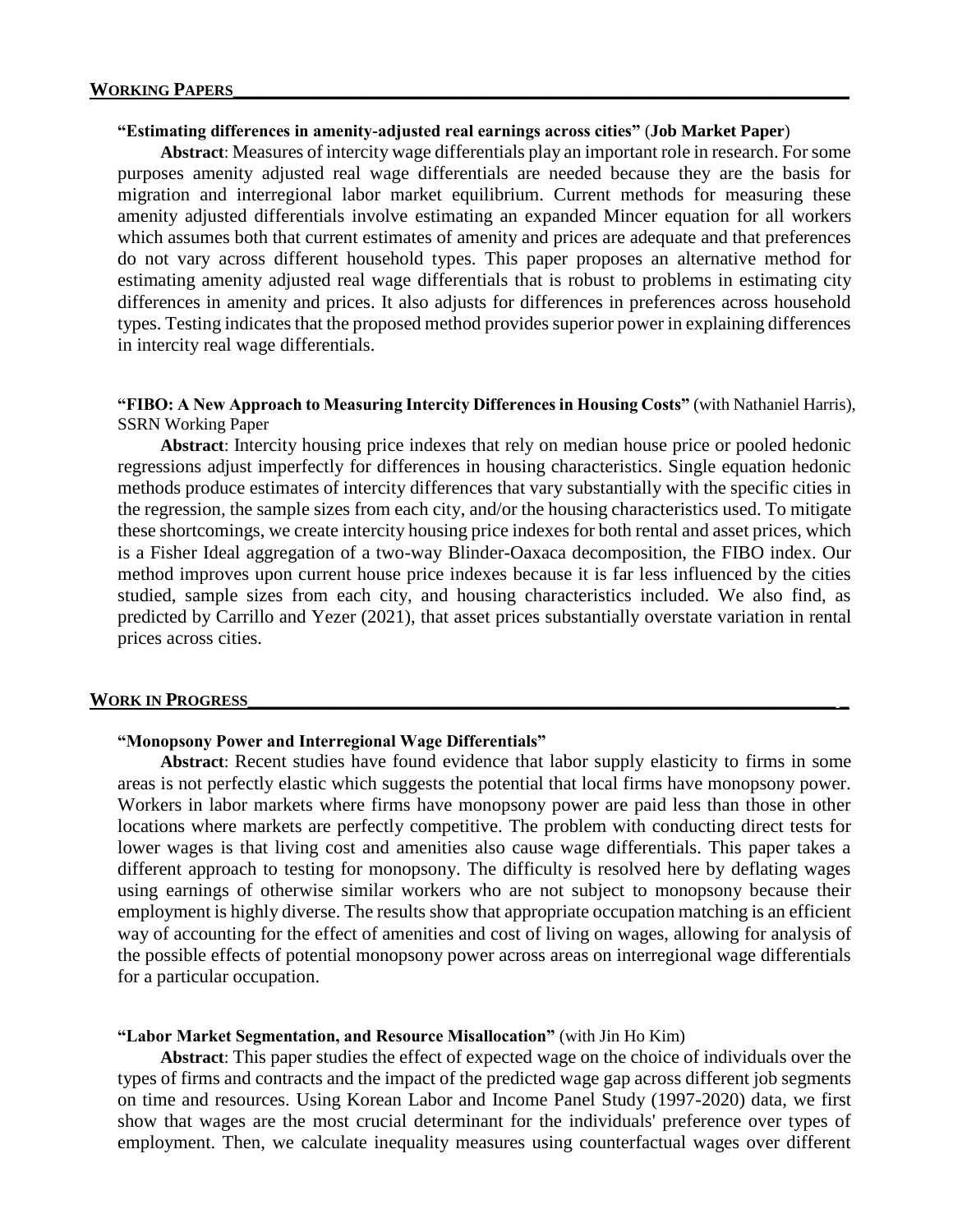labor market segments estimated for each individual. We term this measure as the degree of labor market segment (DLMS), which quantifies the degree of market concentration each individual faces. We study the relationship between the DLMS and resource allocation. We find that the DLMS is positively related to money spent on private education, time spent non-employed. The DLMS is negatively associated with marital status and the number of children among married couples. We conclude that increased labor market segmentation leads workers to invest substantial amount of resources into career advancement.

# **"Informal Sector Heterogeneity by Gender"** (with Jin Ho Kim)

**"The effect of teleworkability on labor market outcome during the COVID-19 pandemic"** (with Koangsung Choi, Francesco Renna and Chung Choe)

### **PROFESSIONAL EXPERIENCES\_\_\_\_\_\_\_\_\_\_\_\_\_\_\_\_\_\_\_\_\_\_\_\_\_\_\_\_\_\_\_\_\_\_\_\_\_\_\_\_\_\_\_\_\_\_\_\_\_\_\_\_\_\_\_ \_**

# **Republic of Korea Air Force officer Sept. 2009 - Dec 2012**

*Finance officer*

- Handled financial disbursements, prepared & managed budget, prepared ledgers and financial statements as a Second Lieutenant.
- Managed construction contracts with external suppliers (preparing for the bidding process, reviewing the qualification of bidders, and signing contracts) as a First Lieutenant.

### **LG Economics Research Institute Seoul, Korea**

- Compiled data on corporate culture and vision of major enterprises.
- Conducted research on relationship between corporate vision and economic outcomes.

| <b>Samsung Display</b> |  |
|------------------------|--|
|------------------------|--|

**Summer Intern** July 2007

- Worked at Public Relations Department.
- Performed English presentation to foreign visitors on display products.

# **HONORS & AWARDS\_\_\_\_\_\_\_\_\_\_\_\_\_\_\_\_\_\_\_\_\_\_\_\_\_\_\_\_\_\_\_\_\_\_\_\_\_\_\_\_\_\_\_\_\_\_\_\_\_\_\_\_\_\_\_\_\_\_\_\_\_\_\_ \_**

| Jean Stoner Tippett Endowment Scholarship         | 2021-2022 |
|---------------------------------------------------|-----------|
| Tuition Fellowship (Department of Economics, GWU) | 2021-2022 |
| Academic Excellence Teaching Assistantship Award  | 2015-2021 |
| Summer 2019 Pre-dissertation Fellowship           | 2019      |

#### $$

**2021** Urban Economic Association (UEA) North America Meeting, The American Real Estate and Urban Economics Association (AREUEA-ASSA), Korea Labor Institute KLIPS Conference **2020** Korean Economic Review International Conference

**2016** The Student Association for Graduate Economists Seminar

*Summer Intern* June - July 2008

Asan, Korea